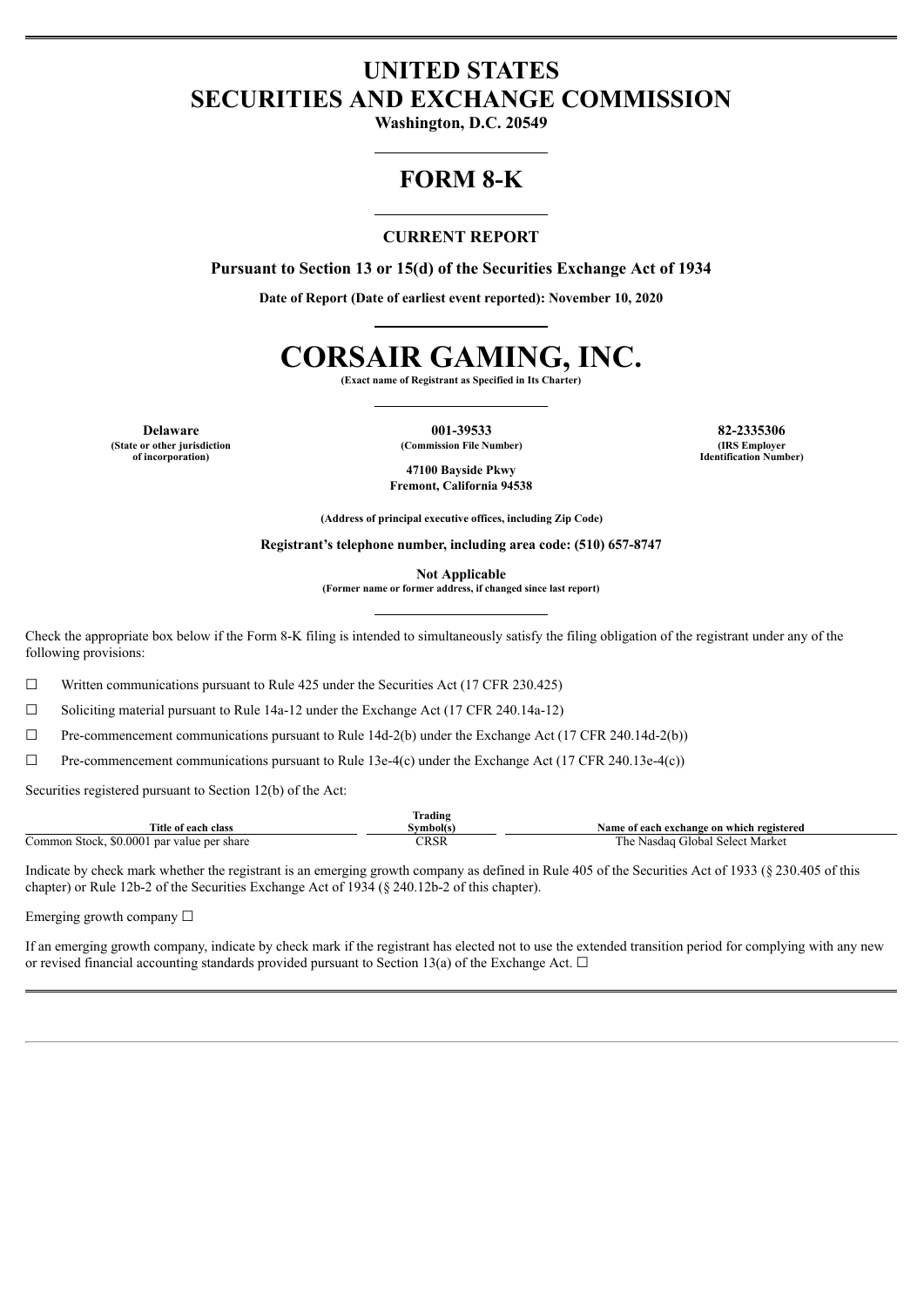#### **Item 2.02 Results of Operations and Financial Condition**

On November 10, 2020, Corsair Gaming, Inc. ("Corsair" or the "Company") issued a press release announcing certain of its financial results for the quarter ended September 30, 2020. The full text of the press release is furnished as Exhibit 99.1 to this Current Report on Form 8-K.

#### **Item 9.01 Financial Statements and Exhibits.**

(d) Exhibits.

| <b>Exhibit</b><br>Number |                                                          |  |
|--------------------------|----------------------------------------------------------|--|
|                          | <b>Description</b>                                       |  |
| 99.1                     | 2020<br>$P_{max}$<br>ated November I<br>. <i>Dalanga</i> |  |

The information in this Current Report on Form 8-K and the Exhibit 99.1 attached hereto shall not be deemed to be "filed" for the purposes of Section 18 of the Securities Exchange Act of 1934, as amended, or otherwise subject to the liabilities of Sections 11 and 12(a)(2) of the Securities Act of 1933, as amended. The information contained herein and in the accompanying exhibit shall not be incorporated by reference into any filing with the U.S. Securities and Exchange Commission made by Corsair Gaming, Inc., whether made before or after the date hereof, regardless of any general incorporation language in such filing.

1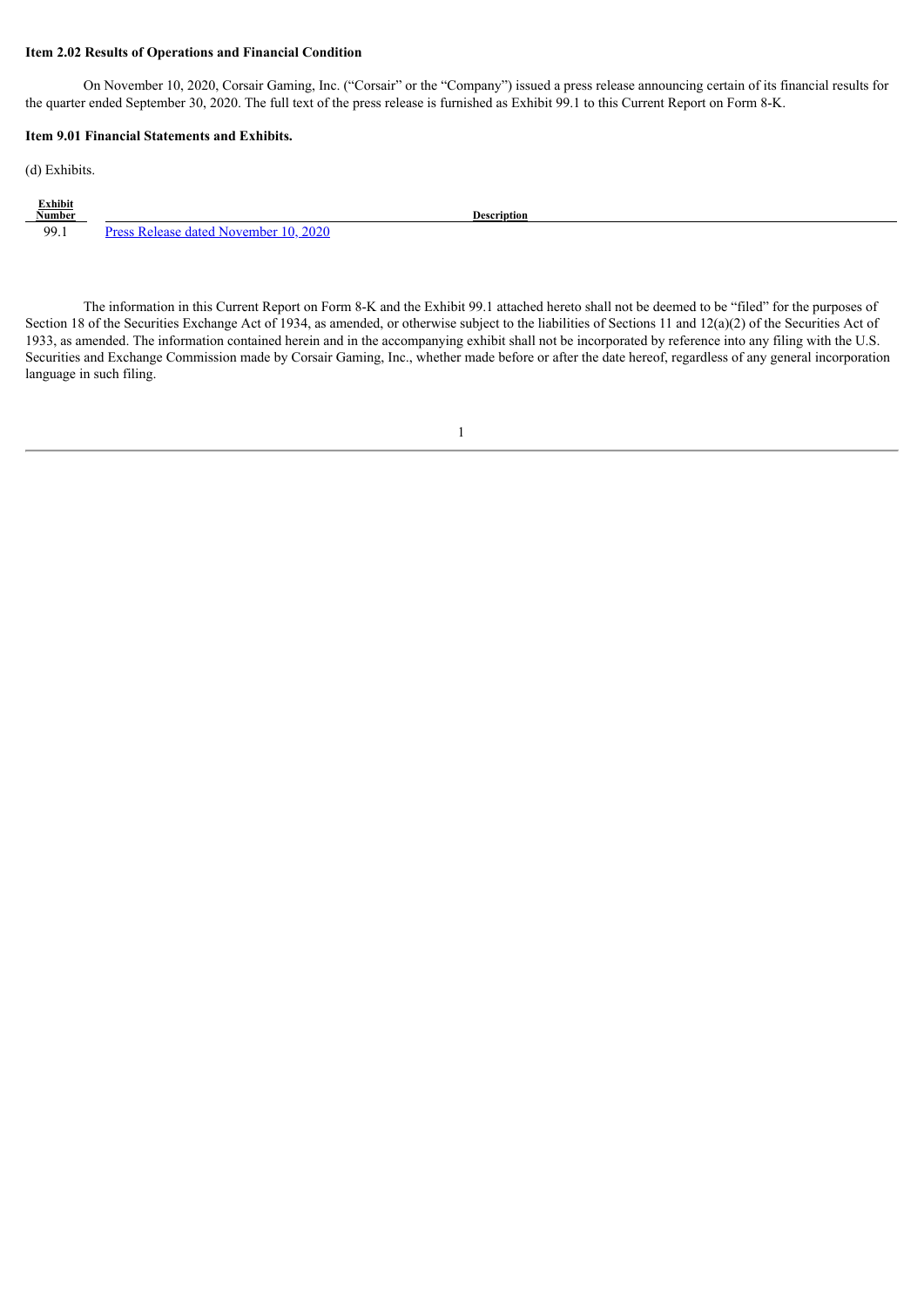#### **SIGNATURES**

Pursuant to the requirements of the Securities Exchange Act of 1934, as amended, the registrant has duly caused this report to be signed on its behalf by the undersigned hereunto duly authorized.

#### **CORSAIR GAMING, INC.**

Date: November 10, 2020 By: /s/ Michael G. Potter

Michael G. Potter

Chief Financial Officer *(Principal Financial Of icer)*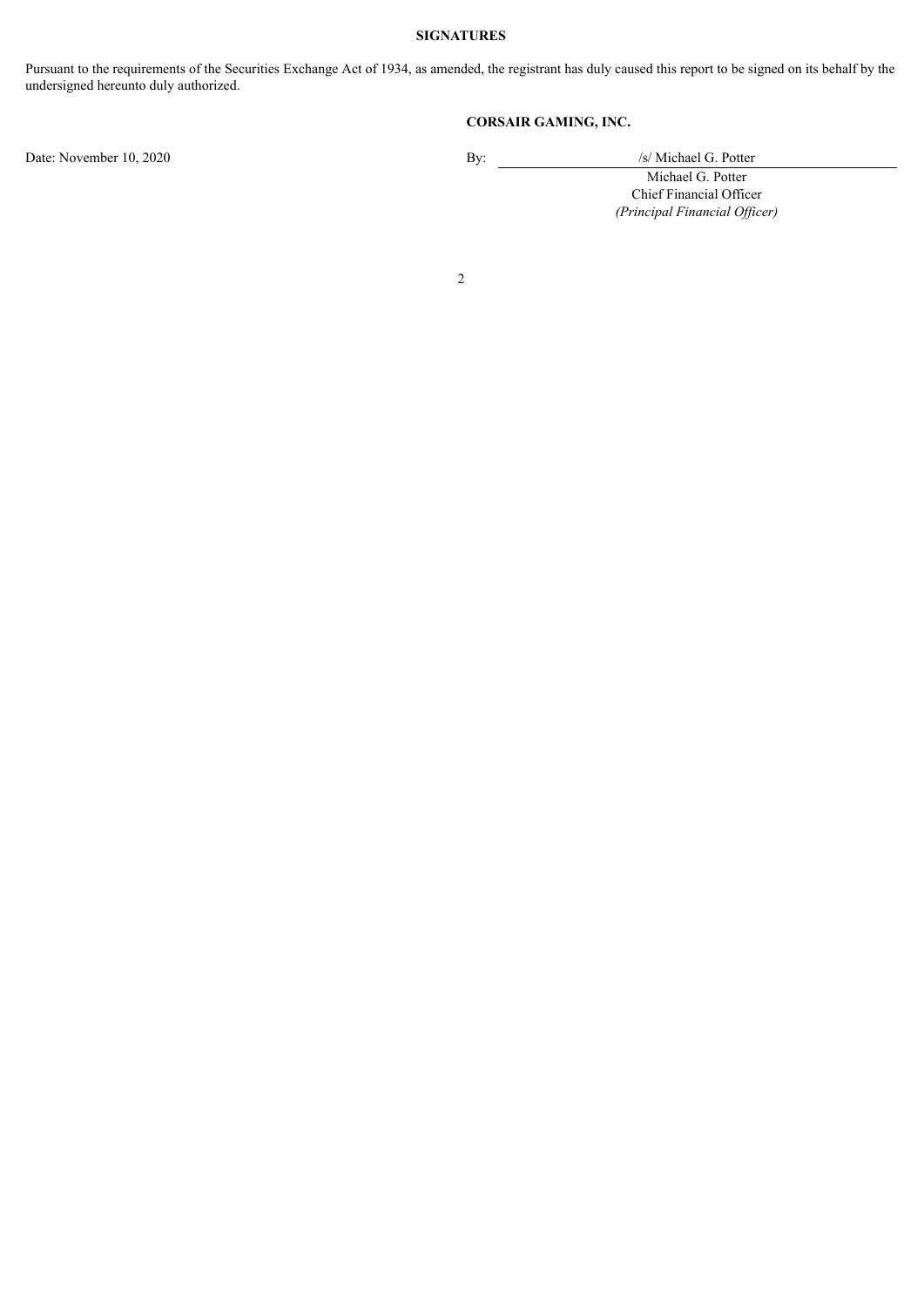<span id="page-3-0"></span>

# **Corsair Gaming Reports Third Quarter 2020 Financial Results**

*Company grows 61% led by growth in gear for gamers and content creators*

**FREMONT, CA, November 10, 2020** – Corsair Gaming, Inc. (NASDAQ:CRSR) ("Corsair"), a leading global provider and innovator of high-performance gear for gamers and content creators, today announced financial results for the third quarter ended September 30, 2020.

#### **Third Quarter 2020 Highlights**

- Net revenue was \$457.1 million, an increase of 60.7% year-over-year. Gamer and creator peripherals segment net revenue was \$161.6 million, an increase of 128.8% year-over-year. Gaming components and systems segment net revenue was \$295.5 million, an increase of 38.3% year-over-year.
- Gross profit was \$127.9 million, an increase of 112.4% year-over-year, with gross margin of 28.0%, an improvement of 680 basis points year-over-year. Gamer and creator peripherals segment gross profit was \$60.0 million, an increase of 200.8% year-overyear. Gaming components and systems segment gross profit was \$67.9 million, an increase of 68.7% year-over-year.
- Operating income was \$49.7 million, an increase of 353.6% year-over-year.
- Adjusted operating income was \$61.4 million, an increase of 193.7% year-over-year.
- Net income was \$36.4 million, or \$0.40 per diluted share, compared to net income of \$1.5 million in the same period a year ago, or \$0.02 per diluted share.
- Adjusted net income was \$48.5 million, or \$0.54 per diluted share, an increase of 384.0% year-over-year compared to adjusted net income of \$10.0 million, or \$0.13 per diluted share.
- Adjusted EBITDA was \$63.7 million, an increase of 184.9% year-over-year, with adjusted EBITDA margin of 13.9%, an improvement of 610 basis points year-over-year.
- As of September 30, 2020, we had cash and restricted cash of \$120.1 million, \$48.0 million capacity under our revolving credit facility and total long-term debt of \$370.1 million.
- Cash flow from operations was \$24.7 million, compared to a use of cash in operations of \$2.1 million in the same period a year ago, bringing the 2020 nine month cash flow from operations to \$100.3 million.

Definitions of the non-GAAP financial measures used in this press release and reconciliations of such measures to their nearest GAAP equivalents is included below under the heading "Use and Reconciliation of Non-GAAP Financial Measures."

"This was a great quarter for us." stated Andy Paul, Chief Executive Officer of Corsair. "Consumers continue to learn more about high performance gaming and streaming gear and are upgrading. We also believe more new gamers and streamers are entering the market, as demonstrated by the number of entry level products we are selling. Also with more time spent at home, and some great new technology refreshed from Intel, Nvidia and AMD, there is an increased demand for people to build new Gaming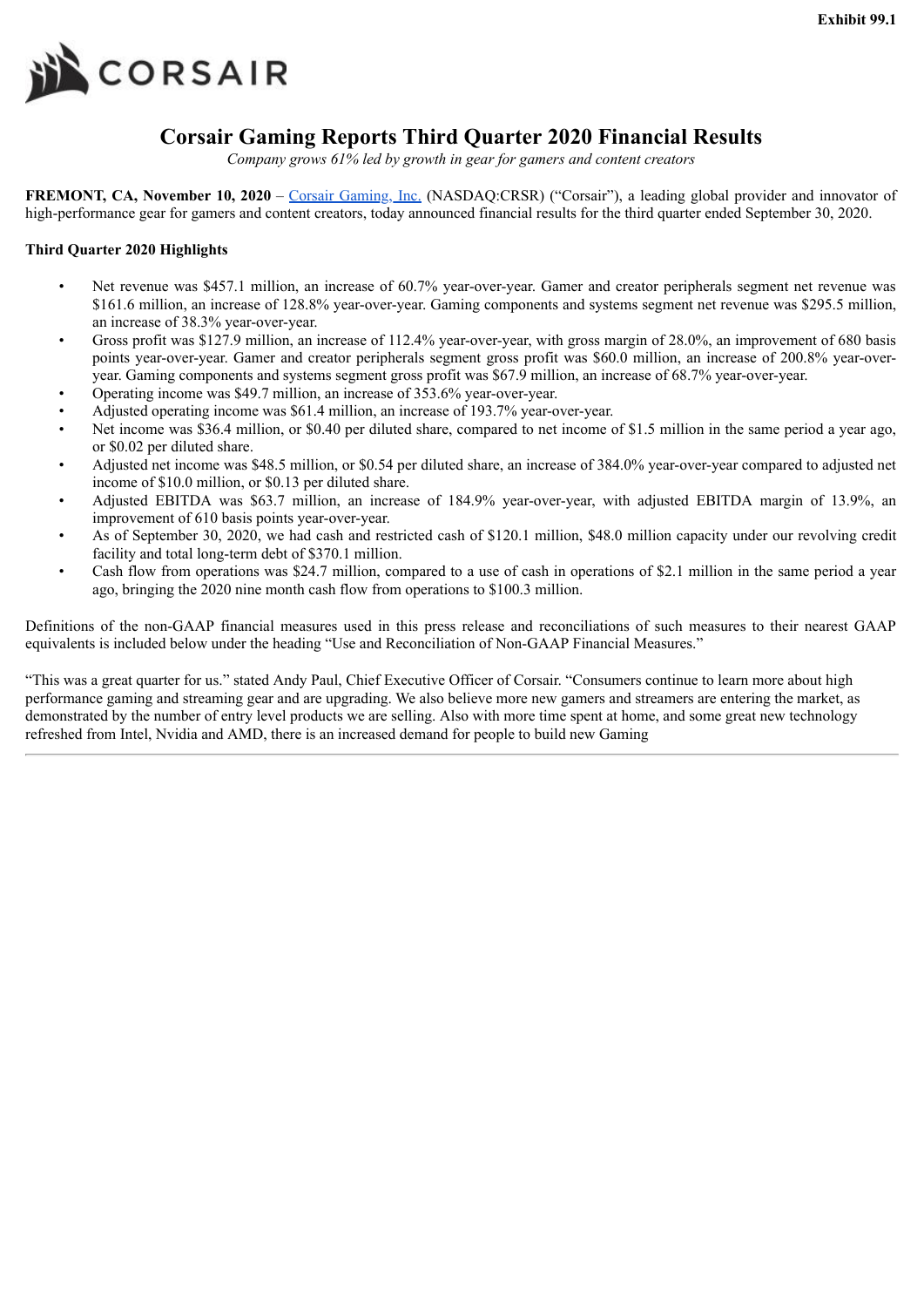PCs, to play the latest games on. Today's youth are digital natives, and are all playing games on some device, whether PC, console, or mobile. These are all future potential customers. The games themselves are becoming more immersive and social each year and, particularly with the rapid rise of live game streaming, gaming is taking an ever larger share of the entertainment landscape."

Paul continued, "We believe Corsair is at the center of this growing trend with our wide range of gaming and streaming products. This last quarter was one with very strong demand, with many major retailers running out of stock of our gear. Our stock situation has gotten better but only a small part of Q3 revenue came from restocking shelves, with most gear selling as soon as they hit the shelves. We are ramping up our supply chain and manufacturing partners as fast as possible, and we expect to thoughtfully be growing our channel inventory during the next few months, as well as supporting the continued high demand from our end customers. We recently released our new flagship gaming keyboard, the K100, which at \$229 is the best keyboard we have built. We also recently launched two new microphones under our Elgato brand, Wave 1 and Wave 3, which were sold out within the first few days of launch. We continue to launch exciting new high performance products at a fast clip, with approximately one new product per week."

"Our recent initial public offering raised net proceeds of approximately \$118.6 million after deducting underwriting discounts and commissions and before offering expenses, \$86.6 million of which was used to repay outstanding debt. We plan to continue to utilize our strong cash flow to further reduce our debt," stated Michael G. Potter, Chief Financial Officer of Corsair. "The IPO leaves Corsair well positioned to continue to execute our growth strategy and to take advantage of opportunities as they present themselves."

#### **Financial Outlook**

For the full year 2020, we currently expect:

- Net revenue to be in the range of \$1,616 million to \$1,631 million.
- Adjusted operating income to be in the range of \$178 million to \$184 million.
- Adjusted EBITDA to be in the range of \$187 million to \$193 million.

Certain non-GAAP measures included in our financial outlook were not reconciled to the comparable GAAP financial measures because the GAAP measures are not accessible on a forward-looking basis. We are unable to reconcile these forward looking non-GAAP financial measures to the most directly comparable GAAP measures without unreasonable efforts because we are currently unable to predict with a reasonable degree of certainty the type and extent of certain items that would be expected to impact GAAP measures for these periods but would not impact the non-GAAP measures. Such items may include stock-based compensation charges, public offering related charges, depreciation and amortization, severance, IPO costs and other items. The unavailable information could have a significant impact on our GAAP financial results.

The foregoing forward-looking statements reflect our expectations as of today's date. Given the number of risk factors, uncertainties and assumptions discussed below, actual results may differ materially. We do not intend to update our financial outlook until our next quarterly results announcement.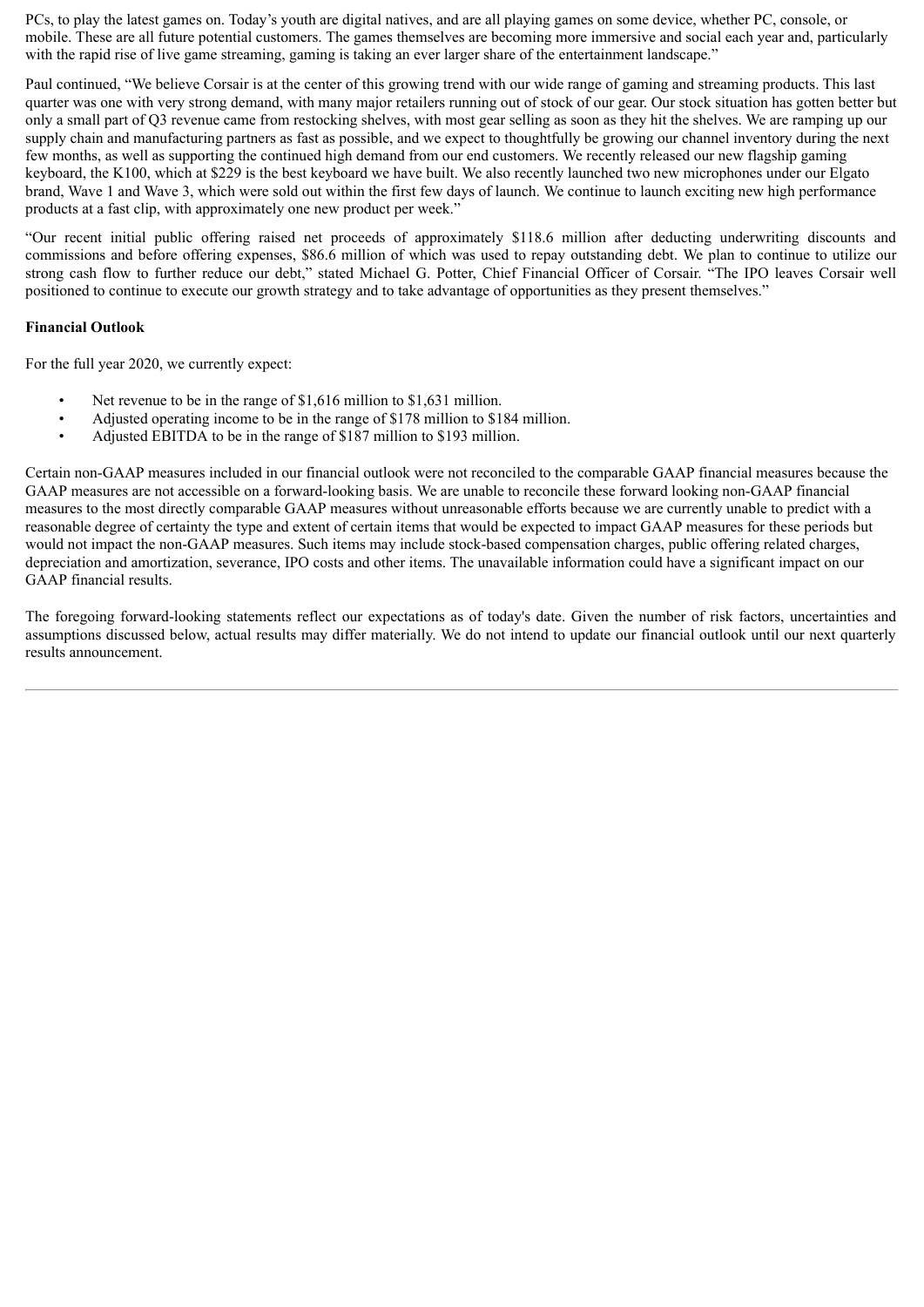Please see "Use and Reconciliation of Non-GAAP Financial Measures" below for a discussion on how we calculate the non-GAAP measures presented herein and a reconciliation to the most directly comparable GAAP measure.

#### **Recent Developments**

- In September 2020, we completed our initial public offering ("IPO") of our stock at a price of \$17.00 per share. We and certain selling stockholders completed the sale of 15.1 million shares, including 1.1 million shares issued pursuant to the underwriters' option to purchase additional shares. The IPO raised proceeds net of underwriting fees of approximately \$118.6 million for us.
- On November 9, 2020, we announced the acquisition of Gamer Sensei, the world's biggest gaming coaching platform.
- On November 9, 2020, Elgato along with us, the parent company, announced a multi-year partnership with Pipeline, the leading training and mentorship platform for aspiring live streamers.
- On October 29, 2020, we announced the acquisition of EpocCam, one of the leading video apps in the Apple App Store with over 5 million downloads, which allows users to easily turn their iOS device, such as an iPhone or iPad, into a wireless high definition webcam for Windows and macOS. EpocCam works seamlessly with major video applications such as Zoom, Skype, OBS Studio, Google Meet or Microsoft Teams to chat, stream, or record in HD resolution.
- On October 22, 2020, we announced the launch of our first officially licensed headset for Microsoft XBOX, the CORSAIR HS75 XB WIRELESS Gaming Headset. Compatible with Xbox One and the upcoming next-generation Xbox Series X and Series S, the HS75 XB WIRELESS delivers the fantastic sound and comfort that the CORSAIR HS Series is known for.
- On October 15, 2020, we announced the launch of the HS60 HAPTIC, the latest addition to the award-winning HS Series of PC headsets. The HS60 HAPTIC delivers deeper, more powerful sound than can be achieved through just speakers alone thanks to haptic bass developed by Taction Technology®.
- On October 13, 2020, we announced the launch of the new K60 RGB PRO, the first Corsair keyboard to feature CHERRY VIOLA keyswitches. Delivering an essential gaming experience without compromising on style or substance, the K60 RGB PRO is built with a durable aluminum frame, vibrant, per-key RGB backlighting, and new 100% German-made CHERRY VIOLA mechanical keyswitches, featuring smooth linear travel and reliable inputs to secure clutch victories when they matter most.
- On October 8, 2020, we announced the launch of the new Corsair MP400 Gen3 PCIe x4 NVMe M.2 Solid State Drive, taking advantage of 3D QLC NAND technology to store massive amounts of data with lightning-fast transfer speeds of up to 3,400MB/sec sequential read and 3,000MB/sec sequential write.
- On October 6, 2020, we announced the launch of the KATAR PRO WIRELESS Gaming Mouse powered by SLIPSTREAM WIRELESS technology. At just 96g, it is well-suited to fast-paced FPS and MOBA gameplay.
- On October 1, 2020, we announced the launch of our new flagship gaming keyboard, Corsair K100 RGB. Every detail is built for speed, starting with new Corsair AXON Hyper-Processing Technology, delivering your inputs up to four times faster than conventional gaming keyboards. The Corsair K100 RGB is equipped with a wide array of premium features that enhance both form and function, such as a refined aluminum frame, a multi-function iCUE control dial, a 44-zone RGB LightEdge, and PBT double-shot keycaps with a standard bottom row.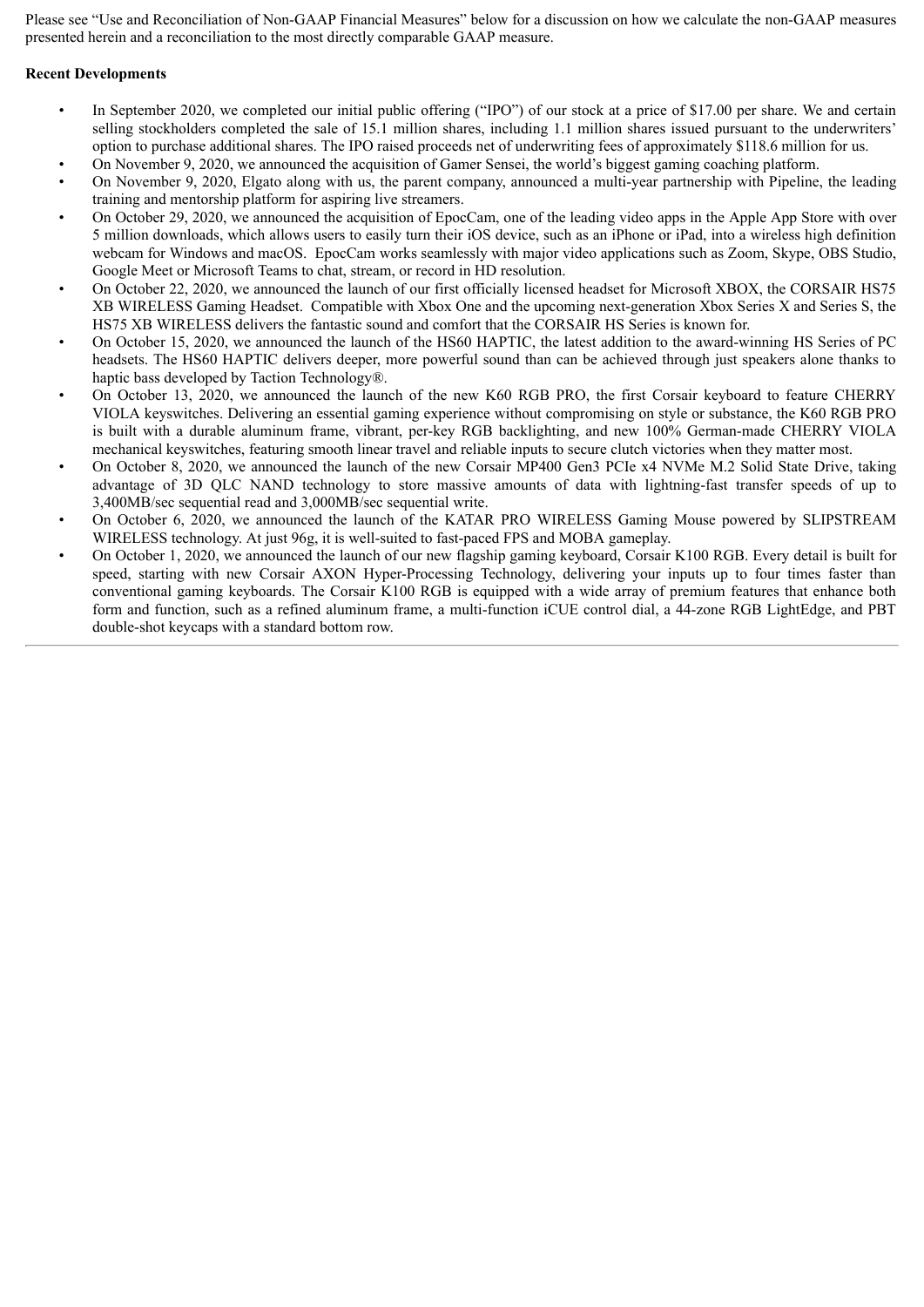- On September 17, 2020, we announced a new series of range-topping models to the acclaimed Corsair VENGEANCE lineup of gaming PCs, the VENGEANCE i7200 Series. Equipped with a 10th Gen Intel® Core™ CPU, these formidable systems are the first in the VENGEANCE PC lineup to feature the raw ray-tracing power of new NVIDIA® GeForce RTX™ 3080 and 3090 GPUs, complete with a full range of award-winning Corsair components, including new Corsair 4000D AIRFLOW Cases.
- On September 15, 2020, we launched a new generation of all-in-one liquid CPU coolers offering stunning looks and powerful, quiet cooling. The H100i ELITE CAPELLIX, H115i ELITE CAPELLIX, and H150i ELITE CAPELLIX combine the latest in liquid CPU cooling performance with vibrant RGB lighting powered by CAPELLIX LEDs, easier setup, and enhanced control, giving enthusiasts more from their Corsair liquid CPU cooler than ever before.
- On September 15, 2020, we launched the new 4000 Series of enthusiast PC cases, introducing three new models to our awardwinning lineup - the 4000D, 4000D AIRFLOW, and 4000X RGB.
- On August 25, 2020, we released two new comprehensive kits in our Hydro X Series line of custom cooling parts: the Corsair XH305i RGB and XH303i RGB Custom Cooling Kits. Making custom cooling accessible even to beginners, these kits come with everything you need to build a stunning hardline loop for your PC, complete with an RGB CPU water block, single 360mm radiator, three RGB fans, PMMA clear hardline tubing, a hardline cutting/bending kit, fittings and adapters, and coolant.
- On July 14, 2020, we launched the versatile Corsair iCUE NEXUS Companion Touch Screen, a new accessory that puts the power of CORSAIR iCUE software at your fingertips. The iCUE NEXUS delivers convenient access to iCUE's powerful features, such as real-time system monitoring and programmable macros. With the ability to program more than 200 screens, each displaying up to six virtual buttons using custom drag-and-drop graphics, the iCUE NEXUS also adds an extra layer of personalization to any PC enthusiast's setup.

#### **Conference Call and Webcast Information**

We will host a conference call to discuss the third quarter 2020 financial results on November 10, 2020, at 5:30 a.m. PT. The conference call can be accessed live over the phone by dialing 1-877-407-0784, or for international callers 1-201-689-8560. A replay will be available from 8:30 a.m. PT on November 10, 2020 through November 17, 2020, by dialing 1-844-512-2921, or for international callers 1-412-317-6671. The replay passcode is 13712053.

The call will also be webcast live from our investor relations website at https://ir.corsair.com. Following completion of the call, a recorded replay of the webcast will be available on the website.

#### **About Corsair Gaming, Inc.**

Corsair Gaming, Inc. (NASDAQ:CRSR) is a leading global developer and manufacturer of high-performance gear and technology for gamers, content creators, and PC enthusiasts. From award-winning PC components and peripherals, to premium streaming equipment and smart ambient lighting, Corsair delivers a full ecosystem of products that work together to enable everyone, from casual gamers to committed professionals, to perform at their very best.

Corsair also sells gear under our Elgato brand, which provides premium studio equipment and accessories for content creators, SCUF Gaming brand, which builds custom-designed controllers for competitive gamers, and ORIGIN PC brand, a builder of custom gaming and workstation desktop PCs and laptops.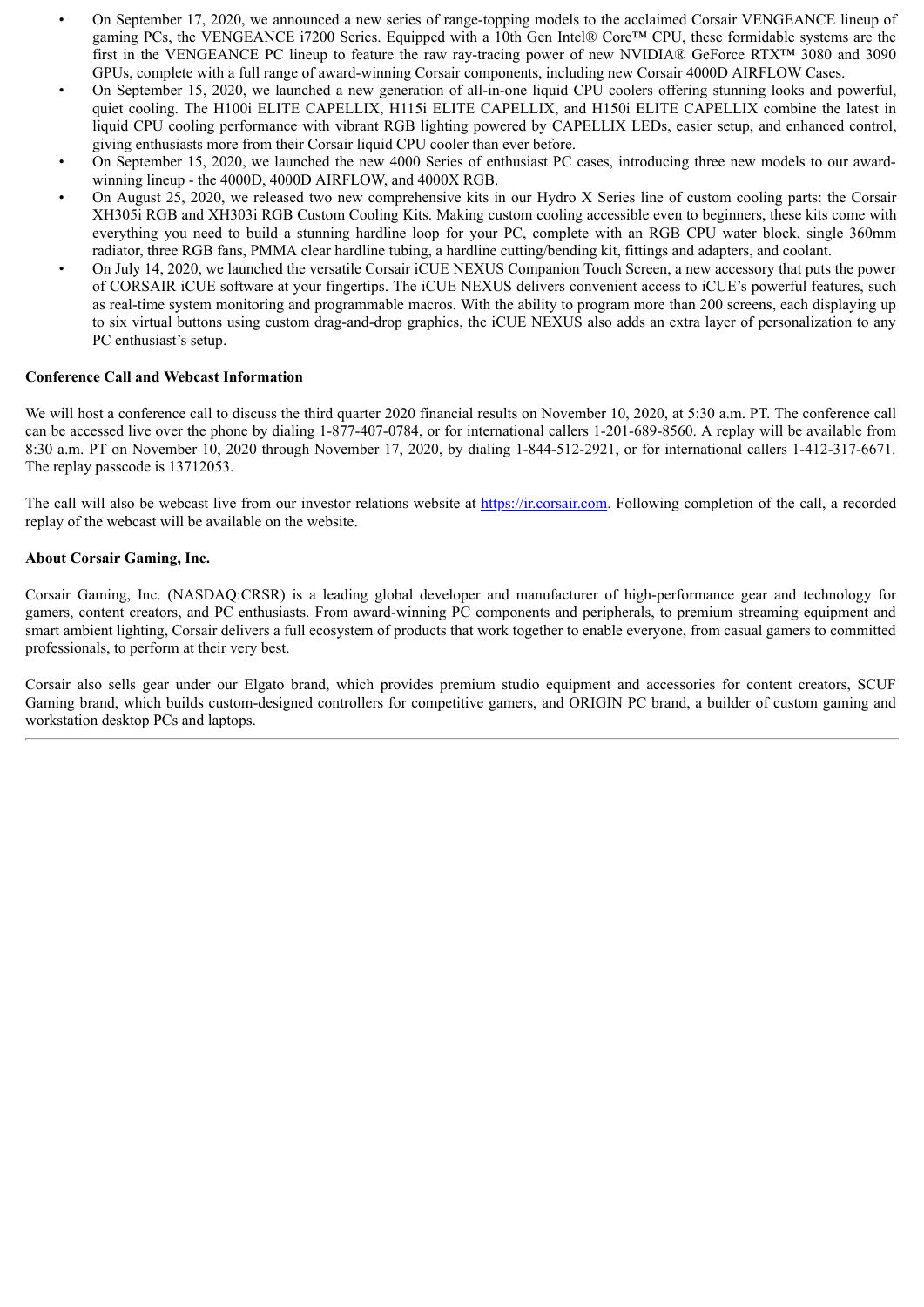#### **Forward Looking Statements**

Except for the historical information contained herein, the matters set forth in this press release are forward-looking statements within the meaning of the "safe harbor" provisions of the Private Securities Litigation Reform Act of 1995, including, but not limited to, our estimated full year 2020 net revenue, adjusted EBITDA and adjusted operating income, as well as our belief that more new gamers and streamers are entering the market, that there is an increased demand for people to build new gaming PCs and our expectations regarding ramping up our supply chain and manufacturing capabilities and our potential growth of channel inventory to meet customer demand. Forward-looking statements are based on our management's beliefs, as well as assumptions made by, and information currently available to, them. Because such statements are based on expectations as to future financial and operating results and are not statements of fact, actual results may differ materially from those projected. Factors which may cause actual results to differ materially from current expectations include, but are not limited to: our ability to build and maintain the strength of our brand among gaming and streaming enthusiasts and our ability to continuously develop and successfully market new gear and improvements; the introduction and success of new third-party high-performance computer hardware, particularly graphics processing units and central processing units as well as sophisticated new video games; the risk that we are not able to compete with competitors and/or that the gaming industry, including streaming and eSports, does not grow as expected or declines; the loss or inability to attract and retain key management; delays or disruptions at our or third-party's manufacturing and distribution facilities; currency exchange rate fluctuations or international trade disputes resulting in our gear becoming relatively more expensive to our overseas customers or resulting in an increase in our manufacturing costs; the impact of the coronavirus on our business; general economic conditions that adversely effect, among other things, consumer confidence and spending.; and the other factors described under the heading "Risk Factors" in our final prospectus filed with the Securities and Exchange Commission ("SEC") on September 24, 2020, in our Quarterly Report on Form 10-Q for the quarter ended September 30, 2020 (once available) and our subsequent filings with the SEC. Copies of each filing may be obtained from us or the SEC. All forward-looking statements reflect our beliefs and assumptions only as of the date of this press release. We undertake no obligation to update forward-looking statements to reflect future events or circumstances. Our results for the quarter ended September 30, 2020 are not necessarily indicative of our operating results for any future periods.

#### **Use and Reconciliation of Non-GAAP Financial Measures**

To supplement the financial results presented in accordance with GAAP, this earnings release presents certain non-GAAP financial information, including Adjusted Operating Income, Adjusted EBITDA, Adjusted EBITDA Margin, Adjusted Net Income and Adjusted Net Income Per Share. These are important financial performance measures for us, but are not financial measures as defined by GAAP. The presentation of this non-GAAP financial information is not intended to be considered in isolation of or as a substitute for, or superior to, the financial information prepared and presented in accordance with GAAP.

We use Adjusted Operating Income, Adjusted EBITDA, Adjusted EBITDA Margin, Adjusted Net Income and Adjusted Net Income Per Share to evaluate our operating performance and trends and make planning decisions. We believe that these non-GAAP measures help identify underlying trends in our business that could otherwise be masked by the effect of the expenses and other items that we exclude in such non-GAAP measures. Accordingly, we believe that Adjusted Operating Income, Adjusted EBITDA, Adjusted EBITDA Margin, Adjusted Net Income and Adjusted Net Income Per Share provide useful information to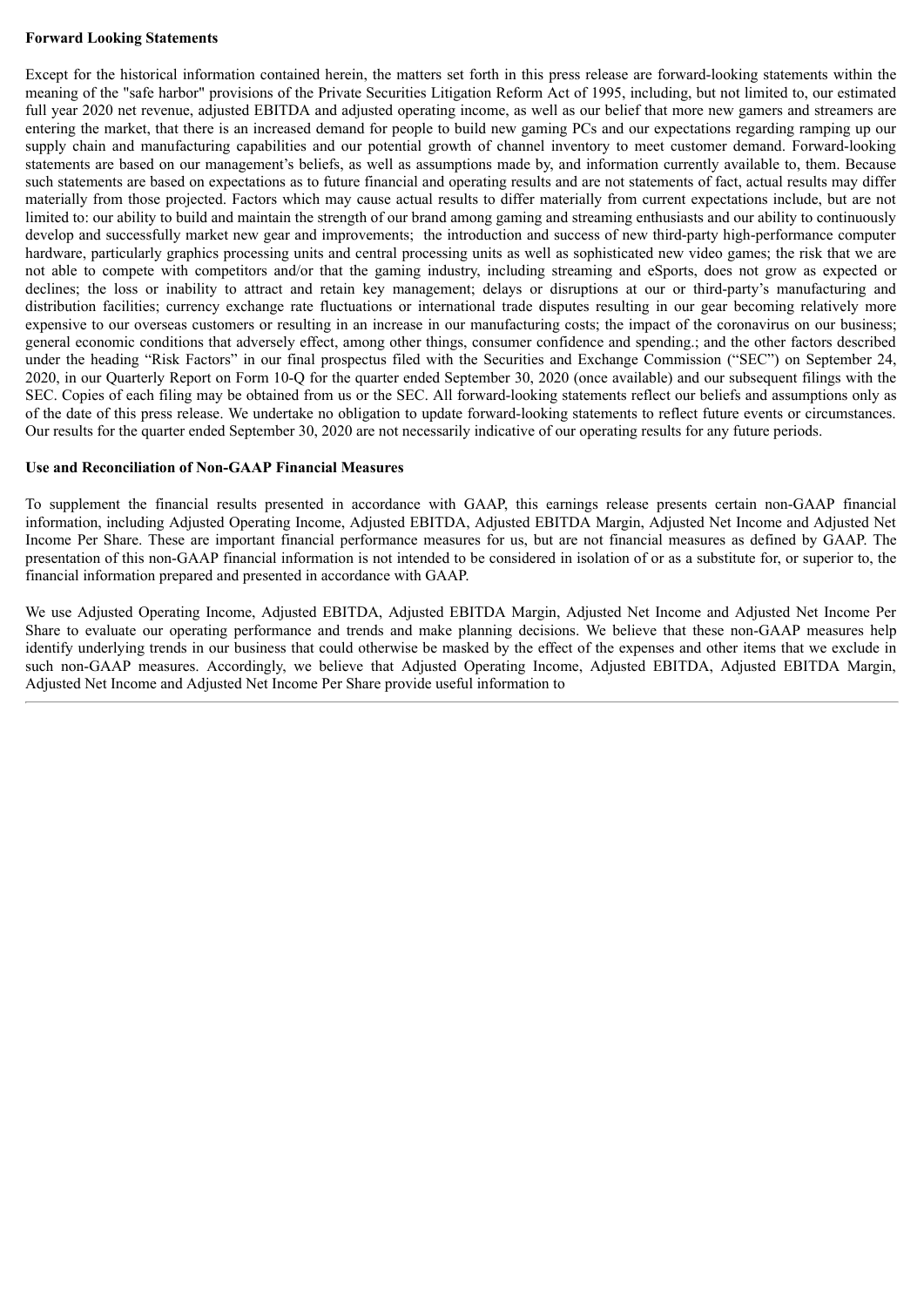investors and others in understanding and evaluating our operating results, enhancing the overall understanding of our past performance and future prospects, and allowing for greater transparency with respect to the key financial metrics used by our management in our financial and operational decision-making. We also present these non-GAAP financial performance measures because we believe investors, analysts and rating agencies consider them useful in measuring our ability to meet our debt service obligations.

Our use of these terms may vary from that of others in our industry. These non-GAAP financial measures should not be considered as an alternative to revenues, operating income, net income, cash provided by operating activities or any other measures derived in accordance with GAAP as measures of operating performance or liquidity. Reconciliations of these measures to the most directly comparable GAAP financial measures are presented in the attached schedules.

We calculate these non-GAAP financial measures as follows:

- Adjusted operating income, non-GAAP, is determined by adding back to GAAP operating income the acquisition accounting impacts related to recognizing acquired inventory at fair value, stock-based compensation, intangible asset amortization, certain acquisition-related and integration-related expenses, executive transition costs, other non-deferred costs associated with the IPO, and debt modification costs.
- Adjusted net income, non-GAAP, is determined by adding back to GAAP net income (loss) the acquisition accounting impacts related to recognizing acquired inventory at fair value, stock-based compensation, intangible asset amortization, certain acquisition-related and integration-related expenses, executive transition costs, non-deferred costs associated with the IPO, debt modification costs, loss on extinguishment of debt, and the related tax effects of each of these adjustments.
- Adjusted net income per diluted share, non-GAAP, is determined by dividing adjusted net income, non-GAAP by the respective weighted average shares outstanding, inclusive of the impact of options to purchase such common stock.
- Adjusted EBITDA is determined by adding back to GAAP net income (loss) the acquisition accounting impacts related to recognizing acquired inventory at fair value, stock-based compensation, certain acquisition-related and integration-related expenses, executive transition costs, non-deferred costs associated with the IPO, debt modification costs, intangible asset amortization, depreciation and amortization, interest expense (including loss on extinguishment of debt) and tax expense (benefit).
- Adjusted EBITDA margin is determined by dividing adjusted EBITDA by net revenue for the respective periods.

We encourage investors and others to review our financial information in its entirety, not to rely on any single financial measure and to view these non-GAAP financial measures in conjunction with the related GAAP financial measures.

Source: Corsair Gaming, Inc.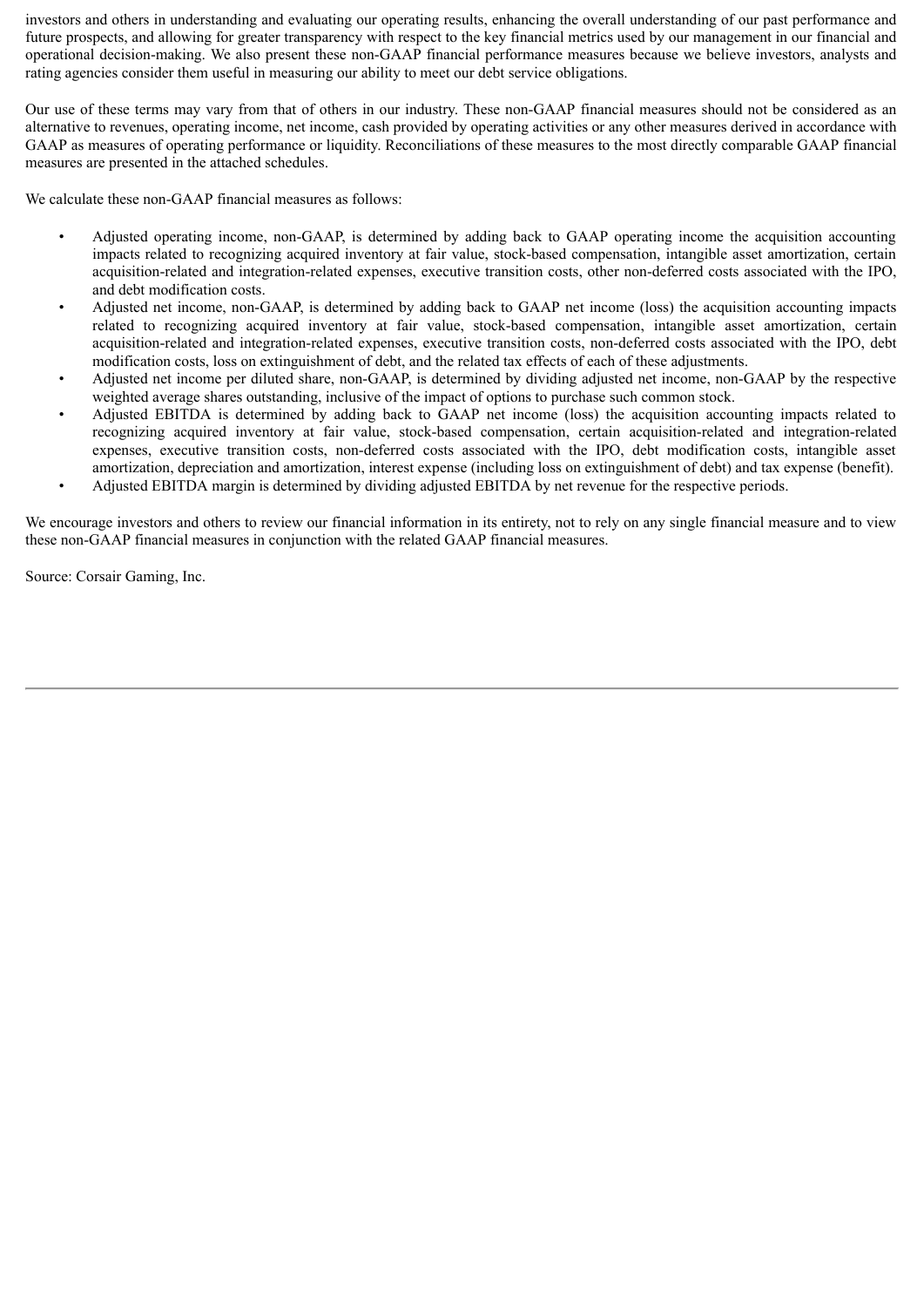#### **Investor Relations Contact:**

Ronald van Veen ir@corsair.com 510-578-1407

### **Media Contact:**

Adrian Bedggood adrian.bedggood@corsair.com 510-657-8747 +44-7989-258827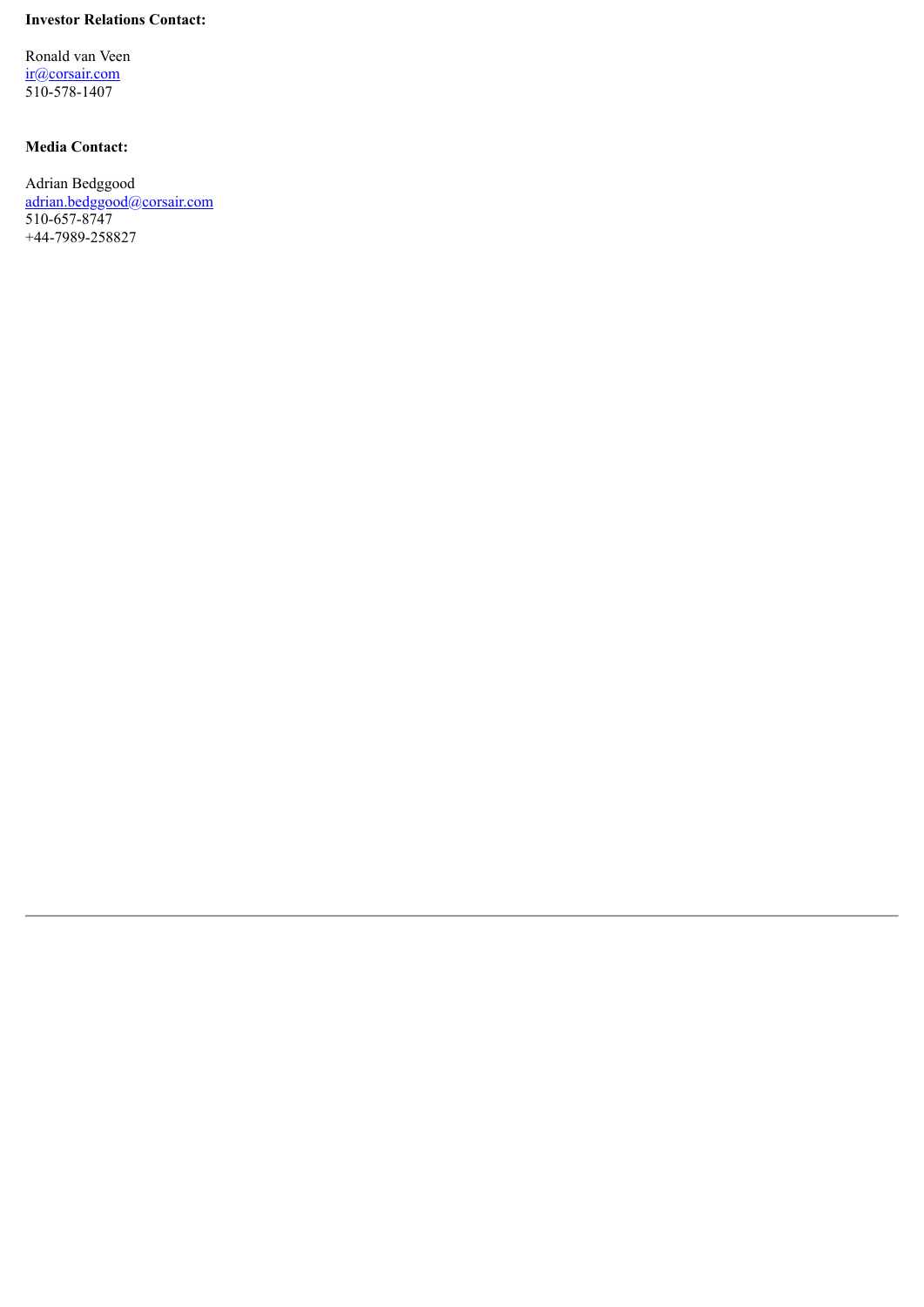## **Corsair Gaming, Inc. Condensed Combined Consolidated Statements of Operations**

(Unaudited, in thousands, except per share amounts)

|                                                                        |             | <b>Three Months Ended</b><br>September 30, |              |         |              |           | <b>Nine Months Ended</b><br>September 30, |           |  |  |
|------------------------------------------------------------------------|-------------|--------------------------------------------|--------------|---------|--------------|-----------|-------------------------------------------|-----------|--|--|
|                                                                        |             | 2020                                       |              | 2019    |              | 2020      |                                           | 2019      |  |  |
| Net revenue                                                            | $\mathbf S$ | 457,103                                    | $\mathbb{S}$ | 284,372 | $\mathbb{S}$ | 1,146,028 | $\mathbb{S}$                              | 770,619   |  |  |
| Cost of revenue                                                        |             | 329,159                                    |              | 224,145 |              | 834,398   |                                           | 616,785   |  |  |
| Gross profit                                                           |             | 127,944                                    |              | 60,227  |              | 311,630   |                                           | 153,834   |  |  |
| Operating expenses:                                                    |             |                                            |              |         |              |           |                                           |           |  |  |
| Sales, general and administrative                                      |             | 65,321                                     |              | 39,811  |              | 175,877   |                                           | 115,992   |  |  |
| Product development                                                    |             | 12,902                                     |              | 9,454   |              | 36,285    |                                           | 28,353    |  |  |
| Total operating expenses                                               |             | 78,223                                     |              | 49,265  |              | 212,162   |                                           | 144,345   |  |  |
| Operating income                                                       |             | 49,721                                     |              | 10,962  |              | 99,468    |                                           | 9,489     |  |  |
| Other (expense) income:                                                |             |                                            |              |         |              |           |                                           |           |  |  |
| Interest expense                                                       |             | (10, 170)                                  |              | (9,119) |              | (29,116)  |                                           | (27,063)  |  |  |
| Other (expense) income, net                                            |             | 23                                         |              | (399)   |              | (29)      |                                           | (1, 477)  |  |  |
| Total other expense, net                                               |             | (10, 147)                                  |              | (9,518) |              | (29, 145) |                                           | (28, 540) |  |  |
| Income (loss) before income taxes                                      |             | 39,574                                     |              | 1,444   |              | 70,323    |                                           | (19,051)  |  |  |
| Income tax (expense) benefit                                           |             | (3,217)                                    |              | 75      |              | (10, 149) |                                           | 4,645     |  |  |
| Net income (loss)                                                      | \$          | 36,357                                     | \$           | 1,519   | \$           | 60,174    | \$                                        | (14, 406) |  |  |
| Net income (loss) per share:                                           |             |                                            |              |         |              |           |                                           |           |  |  |
| <b>Basic</b>                                                           |             | 0.43                                       | \$           | 0.02    | S            | 0.71      | \$                                        | (0.19)    |  |  |
| Diluted                                                                |             | 0.40                                       | S            | 0.02    | S.           | 0.69      |                                           | (0.19)    |  |  |
| Weighted-average shares used to compute net income<br>(loss) per share |             |                                            |              |         |              |           |                                           |           |  |  |
| <b>Basic</b>                                                           |             | 84,871                                     |              | 75,939  |              | 84,352    |                                           | 75,928    |  |  |
| Diluted                                                                |             | 90,084                                     |              | 77,884  |              | 87,499    |                                           | 75,928    |  |  |
|                                                                        |             |                                            |              |         |              |           |                                           |           |  |  |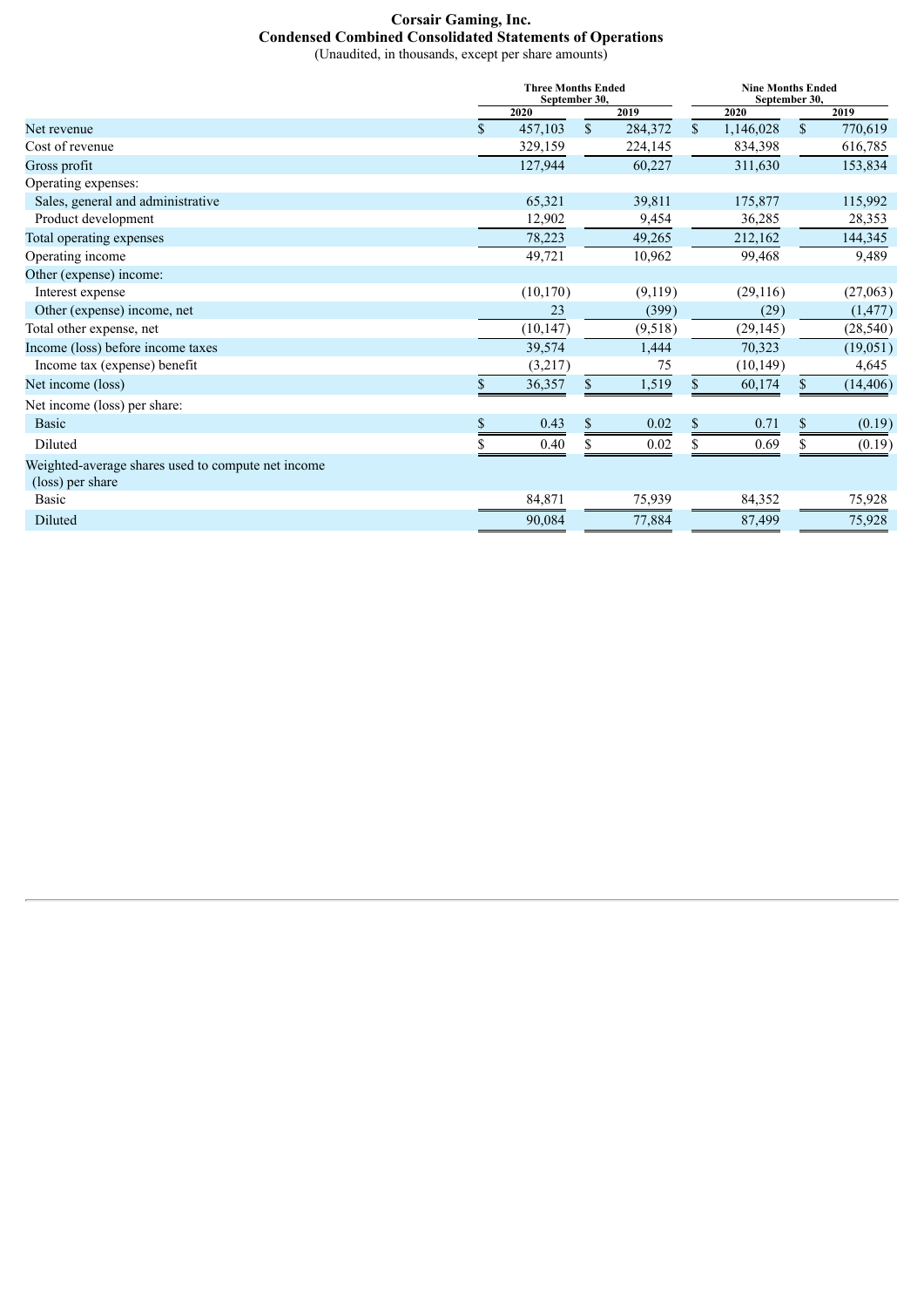## **Corsair Gaming, Inc. Segment Information**

(Unaudited, in thousands, except percentages)

| <b>Three Months Ended</b><br>September 30. |    |         |  |         |   | <b>Nine Months Ended</b> | September 30. |          |
|--------------------------------------------|----|---------|--|---------|---|--------------------------|---------------|----------|
|                                            |    | 2020    |  | 2019    |   | <b>2020</b>              |               | 2019     |
| Net revenue:                               |    |         |  |         |   |                          |               |          |
| Gaming and Creator Peripherals             | \$ | 161,555 |  | 70,606  | S | 347,531                  | \$.           | 200,084  |
| Gaming and Component and Systems           |    | 295,548 |  | 213,766 |   | 798,497                  |               | 570,535  |
| <b>Total Net Revenue</b>                   |    | 457,103 |  | 284,372 |   | 1.146.028                |               | 770,619  |
| <b>Gross Margin:</b>                       |    |         |  |         |   |                          |               |          |
| Gaming and Creator Peripherals             |    | 37.1%   |  | 28.3%   |   | 34.8%                    |               | $29.1\%$ |
| Gaming and Component and Systems           |    | 23.0%   |  | 18.8%   |   | 23.9%                    |               | 16.8%    |
| <b>Total Gross Margin</b>                  |    | 28.0%   |  | 21.2%   |   | $27.2\%$                 |               | 20.0%    |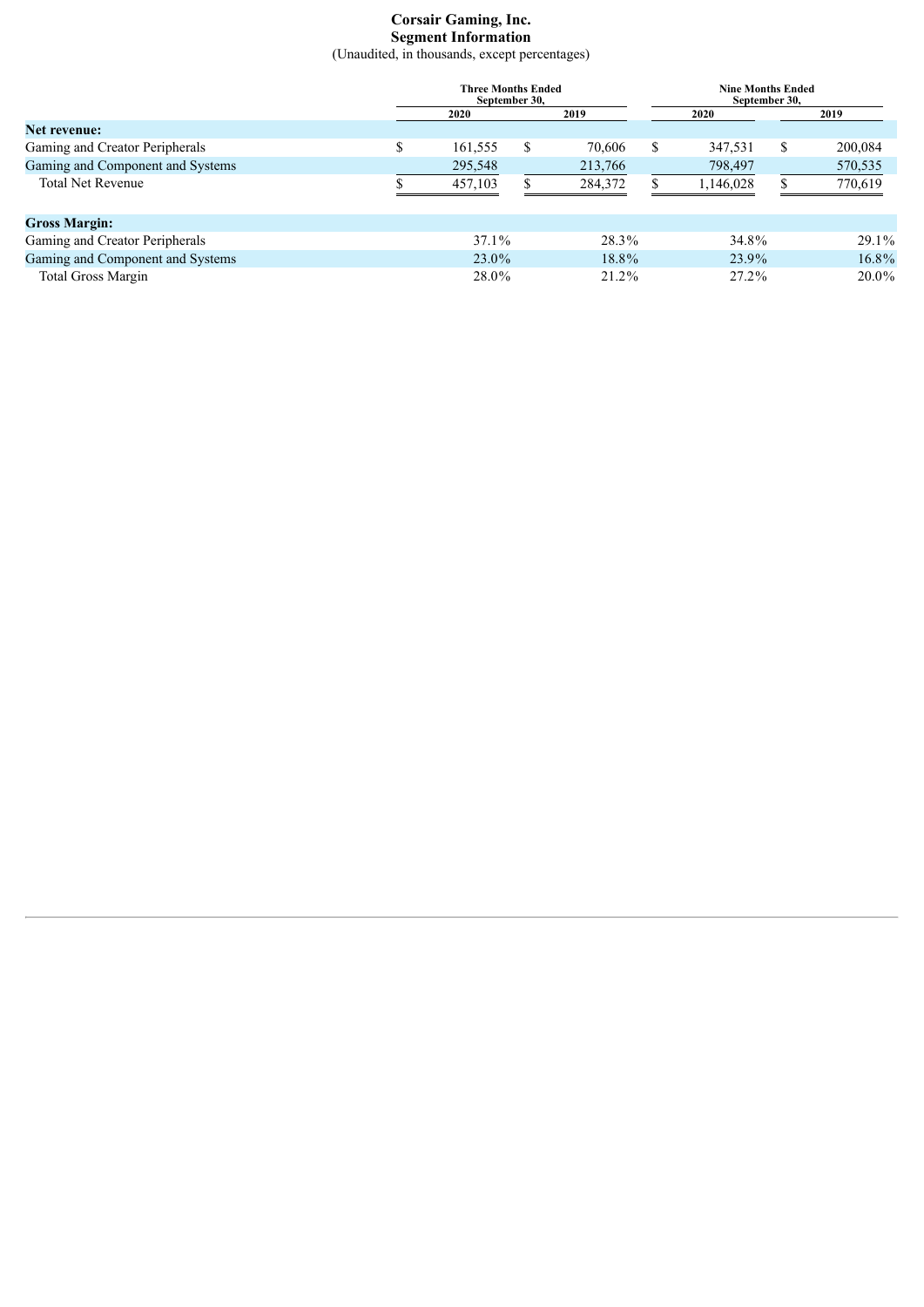# **Corsair Gaming, Inc. Condensed Combined Consolidated Balance Sheets**

|  |  |  | (Unaudited, in thousands, except per share amounts) |
|--|--|--|-----------------------------------------------------|
|--|--|--|-----------------------------------------------------|

|                                             | September 30,<br>2020 | December 31,<br>2019 |
|---------------------------------------------|-----------------------|----------------------|
| <b>Assets</b>                               |                       |                      |
| Current assets:                             |                       |                      |
| Cash and restricted cash                    | \$<br>119,911         | \$<br>51,717         |
| Accounts receivable, net                    | 259,542               | 202,334              |
| Inventories                                 | 210,151               | 151,063              |
| Prepaid expenses and other current assets   | 38,014                | 24,696               |
| Total current assets                        | 627,618               | 429,810              |
| Property and equipment, net                 | 15,404                | 15,365               |
| Goodwill                                    | 311,573               | 312,750              |
| Intangible assets, net                      | 265,446               | 291,027              |
| Restricted cash, noncurrent                 | 230                   | 230                  |
| Other assets                                | 35,449                | 10,536               |
| <b>TOTAL ASSETS</b>                         | \$<br>1,255,720       | \$<br>1,059,718      |
| <b>Liabilities and Stockholders' Equity</b> |                       |                      |
| Current liabilities:                        |                       |                      |
| Accounts payable                            | \$<br>274,771         | \$<br>182,025        |
| Current portion of debt, net                |                       | 2,364                |
| Other liabilities and accrued expenses      | 169,586               | 115,541              |
| Total current liabilities                   | 444,357               | 299,930              |
| Debt, net                                   | 370,090               | 503,448              |
| Deferred tax liabilities                    | 30,655                | 33,820               |
| Other liabilities, noncurrent               | 22,066                | 5,745                |
| <b>TOTAL LIABILITIES</b>                    | 867,168               | 842,943              |
| Stockholders' Equity:                       |                       |                      |
| Common stock and additional paid-in capital | 437,216               | 324,976              |
| Accumulated deficit                         | (45, 856)             | (106, 030)           |
| Accumulated other comprehensive loss        | (2,808)               | (2,171)              |
| Total Stockholders' Equity                  | 388,552               | 216,775              |
| TOTAL LIABILITIES AND STOCKHOLDERS' EQUITY  | \$<br>1,255,720       | \$<br>1,059,718      |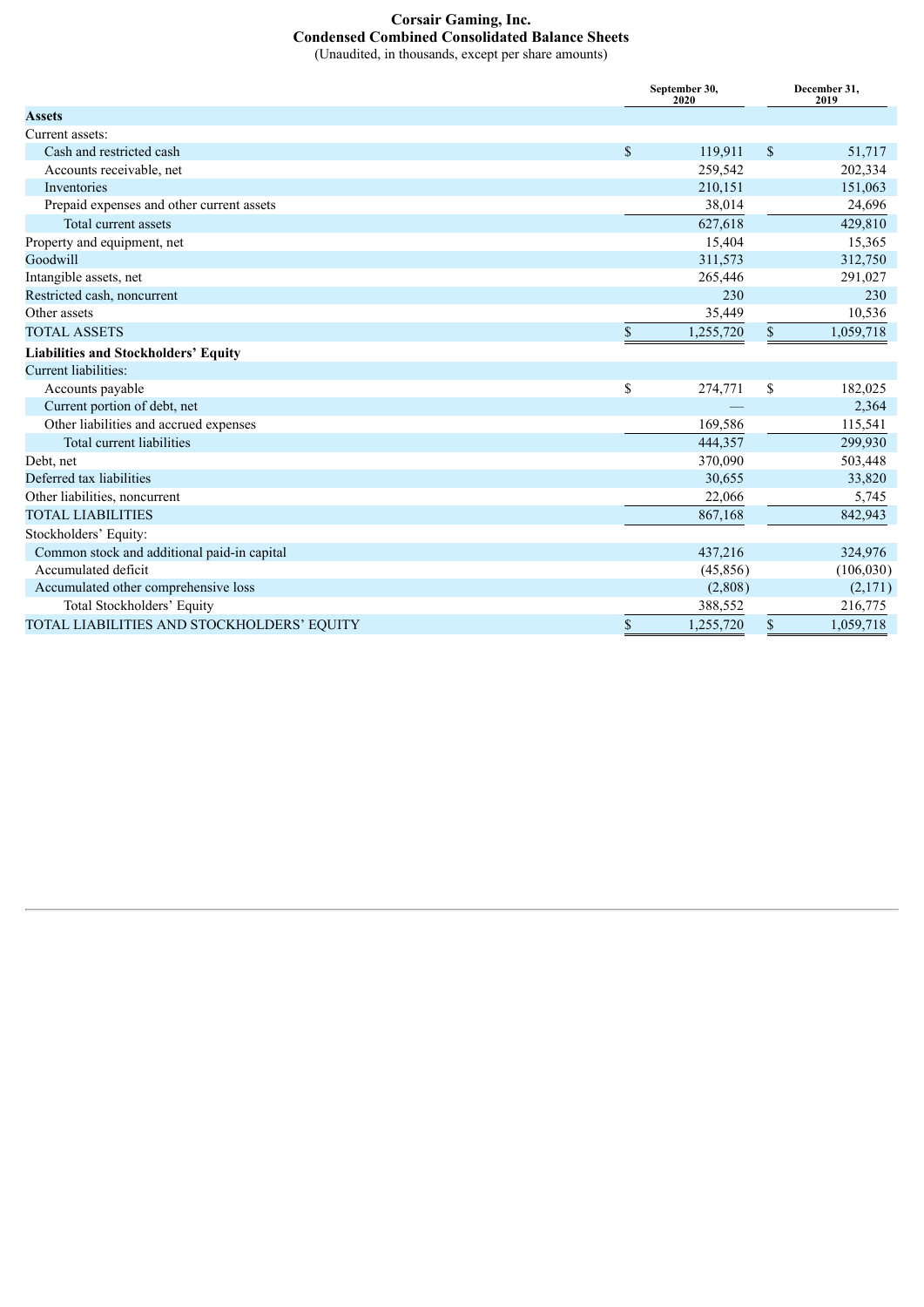#### **Corsair Gaming, Inc. Condensed Combined Consolidated Statements of Cash Flows** (Unaudited, in thousands)

|                                                                                                   |             | <b>Three Months Ended</b><br>September 30, |               |                          |             | <b>Nine Months Ended</b><br>September 30, |               |           |  |  |
|---------------------------------------------------------------------------------------------------|-------------|--------------------------------------------|---------------|--------------------------|-------------|-------------------------------------------|---------------|-----------|--|--|
|                                                                                                   |             | 2020                                       |               | 2019                     |             | 2020                                      |               | 2019      |  |  |
| Cash flows from operating activities:                                                             |             |                                            |               |                          |             |                                           |               |           |  |  |
| Net income (loss)                                                                                 | \$          | 36,357                                     | S.            | 1,519                    | S           | 60,174                                    | S             | (14, 406) |  |  |
| Adjustments to reconcile net income (loss) to net cash provided by                                |             |                                            |               |                          |             |                                           |               |           |  |  |
| operating activities:                                                                             |             |                                            |               |                          |             |                                           |               |           |  |  |
| Stock-based compensation                                                                          |             | 1,631                                      |               | 867                      |             | 4,286                                     |               | 2,813     |  |  |
| Depreciation                                                                                      |             | 2,342                                      |               | 1,871                    |             | 6,706                                     |               | 5,448     |  |  |
| Amortization of intangible assets                                                                 |             | 8,505                                      |               | 7,407                    |             | 25,344                                    |               | 23,551    |  |  |
| Debt issuance costs amortization                                                                  |             | 708                                        |               | 729                      |             | 1,990                                     |               | 2,281     |  |  |
| Loss on debt extinguishment                                                                       |             | 2,864                                      |               | $\overline{\phantom{0}}$ |             | 3,256                                     |               |           |  |  |
| Deferred income taxes                                                                             |             | (5,361)                                    |               | (2,550)                  |             | (6,892)                                   |               | (7, 257)  |  |  |
| Other                                                                                             |             | 332                                        |               | 477                      |             | 1,070                                     |               | 598       |  |  |
| Changes in operating assets and liabilities:                                                      |             |                                            |               |                          |             |                                           |               |           |  |  |
| Accounts receivable                                                                               |             | (39,776)                                   |               | (14,605)                 |             | (58,067)                                  |               | (10, 573) |  |  |
| Inventories                                                                                       |             | (61, 957)                                  |               | (20, 224)                |             | (60, 886)                                 |               | (13, 021) |  |  |
| Prepaid expenses and other assets                                                                 |             | (25,594)                                   |               | (3,635)                  |             | (20, 431)                                 |               | (3,312)   |  |  |
| Accounts payable                                                                                  |             | 77,544                                     |               | 18,118                   |             | 92,772                                    |               | 2,065     |  |  |
| Other liabilities and accrued expenses                                                            |             | 27,121                                     |               | 7,910                    |             | 51,002                                    |               | 12,947    |  |  |
| Net cash provided by (used in) operating activities                                               |             | 24,716                                     |               | (2, 116)                 |             | 100,324                                   |               | 1,134     |  |  |
| Cash flows from investing activities:                                                             |             |                                            |               |                          |             |                                           |               |           |  |  |
| Acquisition of business, net of cash acquired                                                     |             | (836)                                      |               | (4,698)                  |             | (836)                                     |               | (4, 846)  |  |  |
| Payment of deferred consideration                                                                 |             |                                            |               |                          |             |                                           |               | (10, 300) |  |  |
| Purchase of property and equipment                                                                |             | (2,066)                                    |               | (1,641)                  |             | (5,072)                                   |               | (7,003)   |  |  |
| Net cash used in investing activities                                                             |             | (2,902)                                    |               | (6, 339)                 |             | (5,908)                                   |               | (22, 149) |  |  |
| <b>Cash flows from financing activities:</b>                                                      |             |                                            |               |                          |             |                                           |               |           |  |  |
| Repayment of debt                                                                                 |             | (126, 574)                                 |               | (900)                    |             | (140, 394)                                |               | (2,775)   |  |  |
| Payment of debt issuance costs                                                                    |             | (194)                                      |               | (150)                    |             | (194)                                     |               | (150)     |  |  |
| Repayment of line of credit, net                                                                  |             |                                            |               | 8,200                    |             |                                           |               | 8,700     |  |  |
| Proceeds from initial public offering and private<br>placement, net of underwriting discounts and |             |                                            |               |                          |             |                                           |               |           |  |  |
| commissions                                                                                       |             | 118,575                                    |               |                          |             | 118,575                                   |               |           |  |  |
| Payment of other offering costs                                                                   |             | (5,313)                                    |               | (46)                     |             | (5,582)                                   |               | (108)     |  |  |
| Repurchase of common stock                                                                        |             |                                            |               |                          |             |                                           |               | (569)     |  |  |
| Proceeds from exercise of stock options                                                           |             | 259                                        |               | 53                       |             | 1,224                                     |               | 80        |  |  |
| Net cash provided by (used in) financing activities                                               |             | (13,247)                                   |               | 7,157                    |             | (26,371)                                  |               | 5,178     |  |  |
| Effect of exchange rate changes on cash                                                           |             | 259                                        |               | 135                      |             | 149                                       |               | 46        |  |  |
| Net increase (decrease) in cash and restricted cash                                               |             | 8,826                                      |               | (1, 163)                 |             | 68,194                                    |               | (15, 791) |  |  |
| Cash and restricted cash at the beginning of the period                                           |             | 111,315                                    |               | 13,292                   |             | 51,947                                    |               | 27,920    |  |  |
| Cash and restricted cash at the end of the period                                                 | $\mathbf S$ | 120,141                                    | $\mathsf{\$}$ | 12,129                   | $\mathbb S$ | 120,141                                   | $\mathsf{\$}$ | 12,129    |  |  |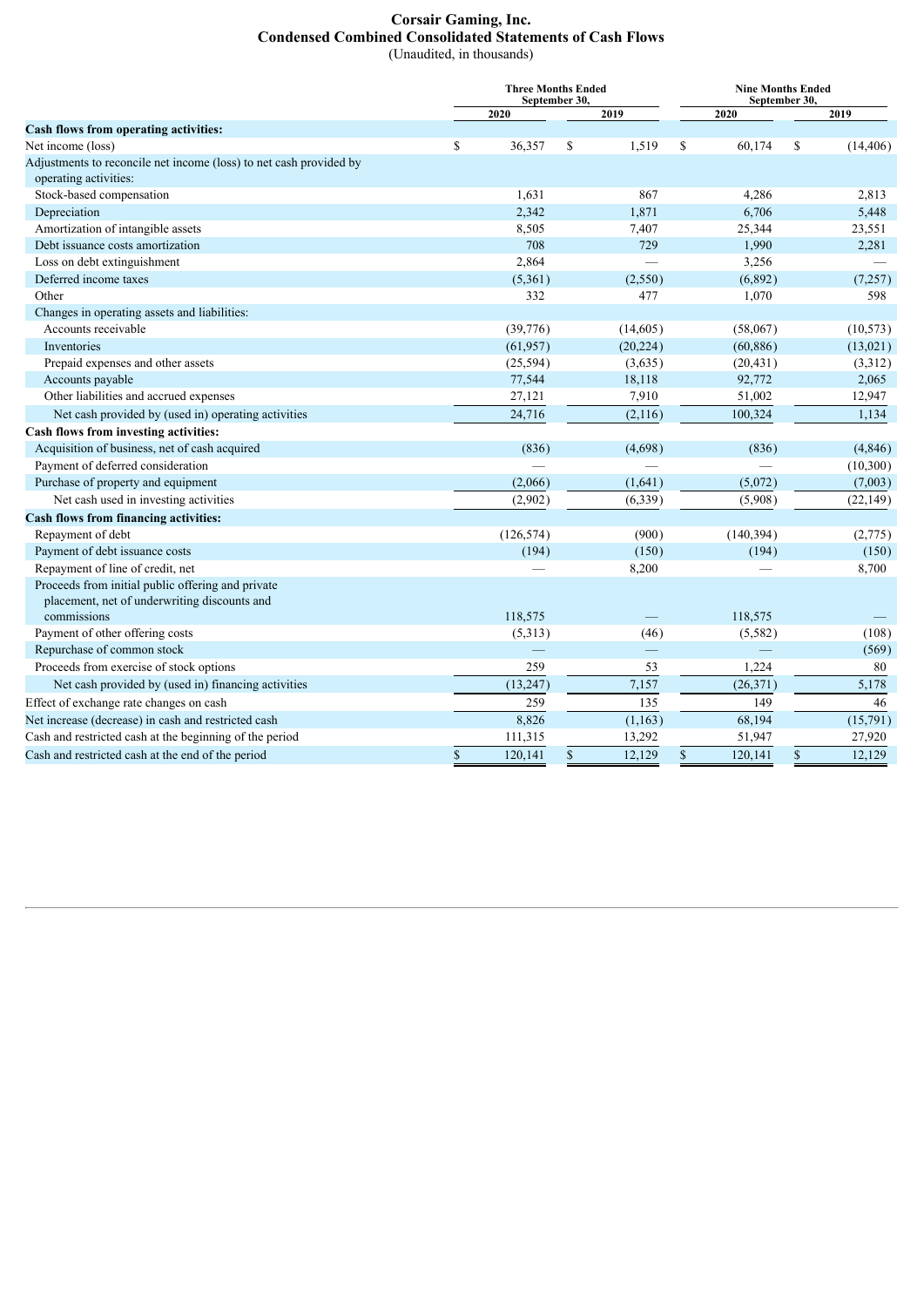#### **Corsair Gaming, Inc. GAAP to Non-GAAP Reconciliations**

(Unaudited, in thousands, except per share amounts and percentages)

|                                                                             |    | <b>Three Months Ended</b><br>September 30, |     |        | <b>Nine Months Ended</b><br>September 30, |         |  |         |
|-----------------------------------------------------------------------------|----|--------------------------------------------|-----|--------|-------------------------------------------|---------|--|---------|
|                                                                             |    | 2020                                       |     | 2019   |                                           | 2020    |  | 2019    |
| <b>Operating Income - GAAP</b>                                              | J. | 49.721                                     | \$. | 10,962 |                                           | 99,468  |  | 9,489   |
| Acquisition accounting impacts related to recognizing acquired inventory at |    |                                            |     |        |                                           |         |  |         |
| fair value                                                                  |    |                                            |     |        |                                           | 394     |  |         |
| Stock-based compensation                                                    |    | 1,631                                      |     | 867    |                                           | 4,286   |  | 2,813   |
| Intangible asset amortization                                               |    | 8,505                                      |     | 7,408  |                                           | 25,344  |  | 23,552  |
| Acquisition-related and integration-related costs                           |    | 726                                        |     | 1,270  |                                           | 2,476   |  | 1,849   |
| Executive transition costs                                                  |    |                                            |     | 129    |                                           |         |  | 540     |
| Non-deferred IPO costs                                                      |    | 451                                        |     | 259    |                                           | 1,205   |  | 911     |
| Debt modification costs                                                     |    | 335                                        |     |        |                                           | 623     |  |         |
| <b>Adjusted Operating Income - Non-GAAP</b>                                 |    | 61,369                                     |     | 20,895 |                                           | 133,796 |  | 39,154  |
| As a % of net revenue - GAAP                                                |    | $10.9\%$                                   |     | 3.9%   |                                           | 8.7%    |  | $1.2\%$ |
| As a % of net revenue - Non-GAAP                                            |    | 13.4%                                      |     | 7.3%   |                                           | 11.7%   |  | $5.1\%$ |

|                                                                                           |              | <b>Three Months Ended</b><br>September 30, |               |                          | <b>Nine Months Ended</b><br>September 30, |         |              |           |
|-------------------------------------------------------------------------------------------|--------------|--------------------------------------------|---------------|--------------------------|-------------------------------------------|---------|--------------|-----------|
|                                                                                           |              | 2020                                       |               | 2019                     |                                           | 2020    |              | 2019      |
| <b>Net Income (Loss) - GAAP</b>                                                           | \$           | 36,357                                     | $\mathcal{S}$ | 1,519                    | \$                                        | 60,174  | $\mathbb{S}$ | (14, 406) |
| Acquisition accounting impacts related to recognizing acquired inventory at<br>fair value |              |                                            |               |                          |                                           | 394     |              |           |
| Stock-based compensation                                                                  |              | 1,631                                      |               | 867                      |                                           | 4,286   |              | 2,813     |
| Intangible asset amortization                                                             |              | 8,505                                      |               | 7,408                    |                                           | 25,344  |              | 23,552    |
| Acquisition-related and integration-related costs                                         |              | 726                                        |               | 1,270                    |                                           | 2,476   |              | 1,849     |
| Executive transition costs                                                                |              |                                            |               | 129                      |                                           |         |              | 540       |
| Non-deferred IPO costs                                                                    |              | 451                                        |               | 259                      |                                           | 1,205   |              | 911       |
| Debt modification costs                                                                   |              | 335                                        |               | $\overline{\phantom{0}}$ |                                           | 623     |              |           |
| Loss on debt extinguishment                                                               |              | 2,864                                      |               | $\overline{\phantom{a}}$ |                                           | 3,256   |              |           |
| Non-GAAP income tax adjustment                                                            |              | (2,386)                                    |               | (1, 435)                 |                                           | (5,818) |              | (4,596)   |
| <b>Adjusted Net Income - Non-GAAP</b>                                                     |              | 48,483                                     | \$            | 10,017                   | \$                                        | 91,940  | S.           | 10,663    |
| Diluted Net income per share:                                                             |              |                                            |               |                          |                                           |         |              |           |
| <b>GAAP</b>                                                                               | $\mathbb{S}$ | 0.40                                       | $\mathcal{S}$ | 0.02                     | $\mathbf S$                               | 0.69    | $\mathbb{S}$ | (0.19)    |
| Adjusted, Non-GAAP                                                                        | \$           | 0.54                                       | \$            | 0.13                     | $\mathbf S$                               | 1.05    | $\mathbf S$  | 0.14      |
| Shares used to compute diluted net income per share:                                      |              |                                            |               |                          |                                           |         |              |           |
| <b>GAAP</b>                                                                               |              | 90,084                                     |               | 77,884                   |                                           | 87,499  |              | 75,928    |
| Adjusted, Non-GAAP                                                                        |              | 90,084                                     |               | 77,884                   |                                           | 87,499  |              | 77,713    |
|                                                                                           |              |                                            |               |                          |                                           |         |              |           |